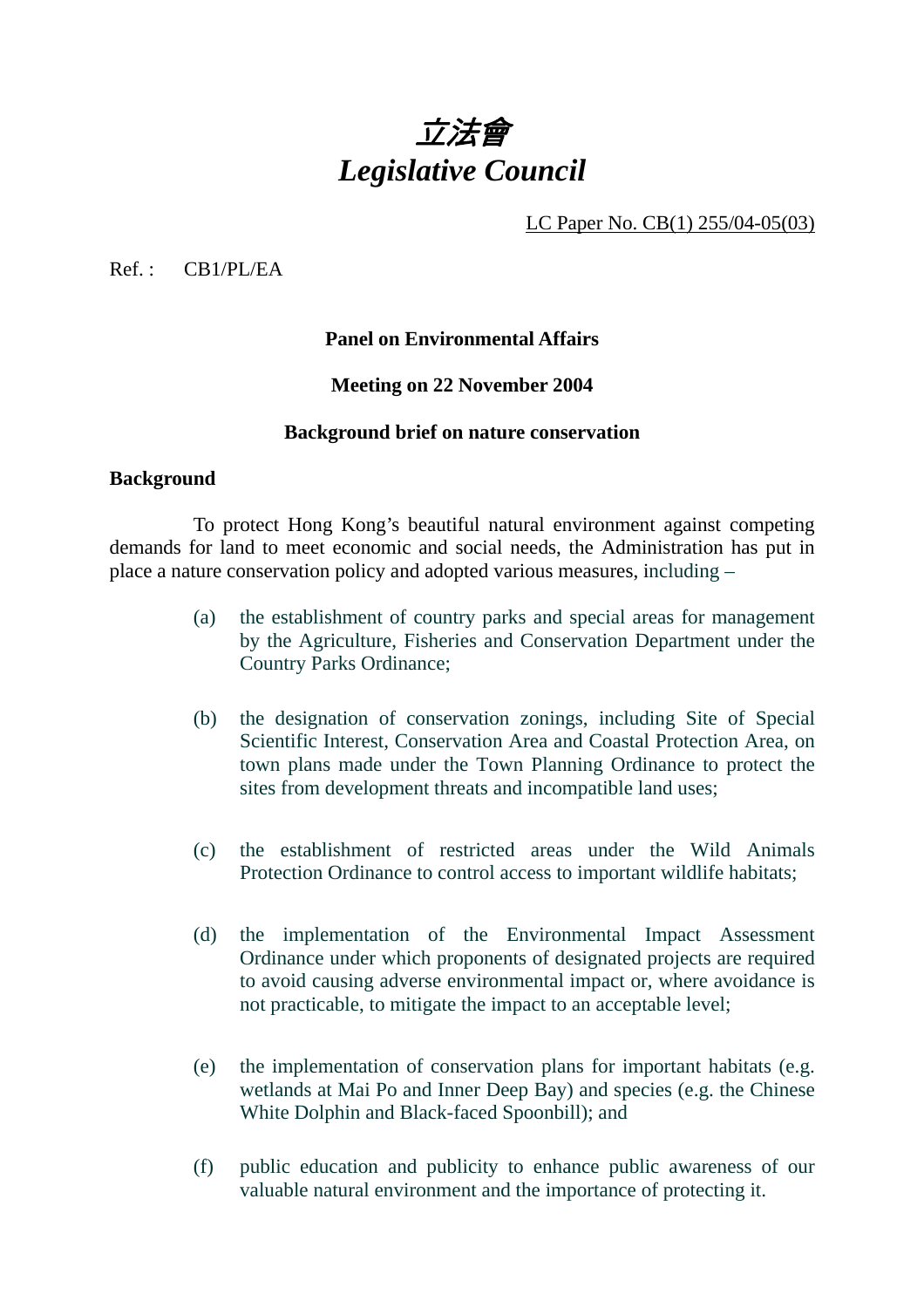### **Review of nature conservation policy**

2. Notwithstanding the measures referred to in the preceding paragraph, there have been debates from time to time on whether a particular site really deserves conservation, particularly when there are plans to develop the site. There are also criticisms about the limitations of the existing nature conservation policy and measures in conserving ecologically important sites that fall under private ownership. In this connection, the Government conducted a review of the existing policy and measures with a view to identifying areas for further improvement.

3. The review revealed that through the designation of country parks, special areas and conservation zonings on town plan, about 48 200 hectares, or 43% of the total land area of Hong Kong, are now put under protection in one form or another. While this "protected areas" system has helped to maintain the integrity of many important natural habitats and preserving the biodiversity in Hong Kong, the existing conservation measures are not without limitations. In particular, Hong Kong lacks a system for evaluating the ecological value of individual sites in an objective and systematic manner. This may lead to debates on whether and what sort of nature conservation efforts and priority for action should be accorded to individual sites. These debates may in turn affect planning of development projects. Besides, the existing conservation measures are not fully effective in protecting sites of high ecological importance that fall under private ownership from incompatible human activities such as change of agricultural practices.

4. In July 2003, the Administration issued the Consultation Document on Review of Conservation Policy to seek public views on –

- (a) the introduction of a scoring system for assessing, in a more objective and systematic manner, the relative ecological importance of sites with the objective of reaching a consensus within the community on the priority sites for enhanced conservation. The proposed assessment criteria are in **Appendix I**; and
- (b) practicable ways to better conserve ecologically important sites that are under private ownership within limited resources. Two possible options, including management agreements with landowners and private-public partnership, were identified for further examination. Details of the two options are in **Appendix II**.

The consultation period expired on 18 October 2003.

## **Discussion by Panel**

5. The Panel held two meetings on 17 and 22 July 2003 to discuss the consultation paper.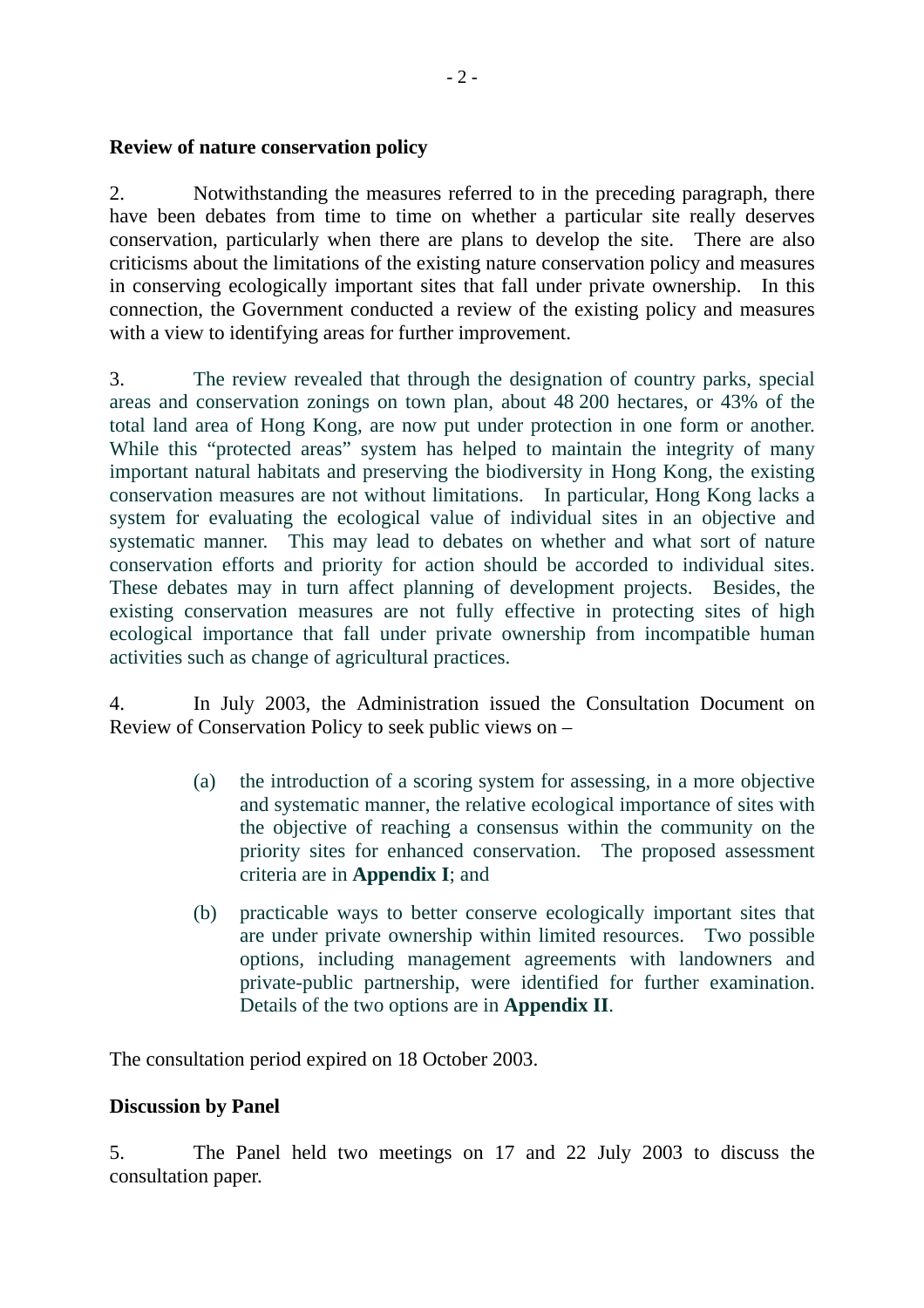6. While welcoming the proposals in the Consultation Document as these would make clear to owners the limits of development of agricultural land with high value, there was concern about the interest of owners whose land had a diminished development potential due to its ecological importance. Members expressed worries that owners concerned might rush to apply for change of land use prior to the introduction of the proposed scoring system or even destroy the ecological value of the sites in an attempt to reduce the score so that they could set aside the land to await the revival of the property market. To prevent landowners to resort to such extreme actions, a member suggested that legislation be introduced so that approval for development would not be given to landowners even after they had destroyed the ecological value of their land.

7. The Administration's explanation was that applications for exchange of land use had to be accompanied by an environmental review and were subject to the approval of the Town Planning Board. Hence, it was unlikely that such applications could be rushed through during the consultation period. Besides, owners concerned could enter into management agreements with non-government organizations to draw up private-public partnership proposals to develop the less ecologically sensitive part of the land on an agreed scale while undertaking to conserve the remaining part on a long-term basis. It was expected that a start-up fund would be required for managing the sites, after which the fund would be perpetually generated through profits gained from activities within the sites. The Administration also undertook to take on board the member's suggestion of introducing legislation to prevent destruction of natural habitats of ecological importance despite that it was not an easy task to destroy the habitats given the wide span of these sites.

8. Members noted that the Administration had in mind some 20 sites to be protected. They questioned the need for the scoring system. According to the Administration, the sites referred to were considered deserving for conservation by the environmentalists but the list of priority sites for enhanced conservation could only be drawn up after the scoring system had been finalized. The scoring system was worked out after drawing reference to international practices and the scoring would be based on the uniqueness of the habitat and biodiversity of individual sites.

9. Query was also raised on the propriety of promoting eco-tourism as "eco' and "tourism" were incompatible with each other. Once a site of ecological importance was frequented by tourists, the habitat would be destroyed and the ecological value would diminish. The Administration's explanation was that eco-tourism was common worldwide and was viable so long as suitable restrictions were imposed. Notwithstanding, the Administration agreed to the need for proper planning and control in the development of eco-tourism to prevent damage to habitats. Education should also be stepped up to instill the concept of environmental protection in the younger generation at an early stage and fostered within the family.

Council Business Division 1 Legislative Council Secretariat 17 November 2004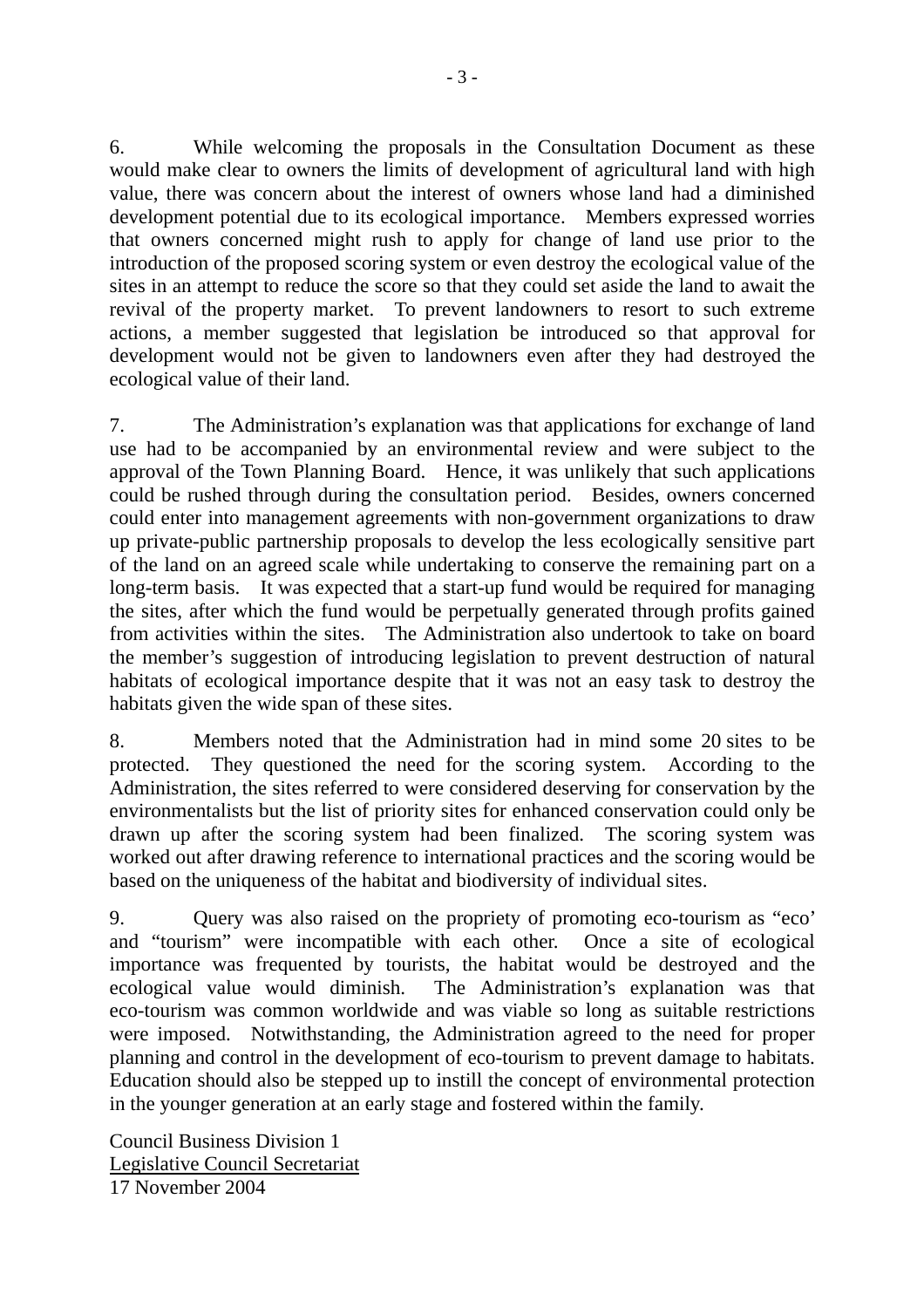# **Appendix I**

# **Scoring system for assessing ecological value of sites**

| <b>Habitat Criteria</b>        | Weighting $(\% )$ |
|--------------------------------|-------------------|
| <b>Naturalness</b>             | 15                |
| Habitat diversity              | 15                |
| <b>Size</b>                    | 10                |
| Non-recreatability             | 10                |
| Degree of disturbances         | 10                |
| <b>Biodiversity Criteria</b>   |                   |
| Species diversity and richness | 20                |
| Species rarity/endemism        | 20                |
|                                |                   |

Total 100